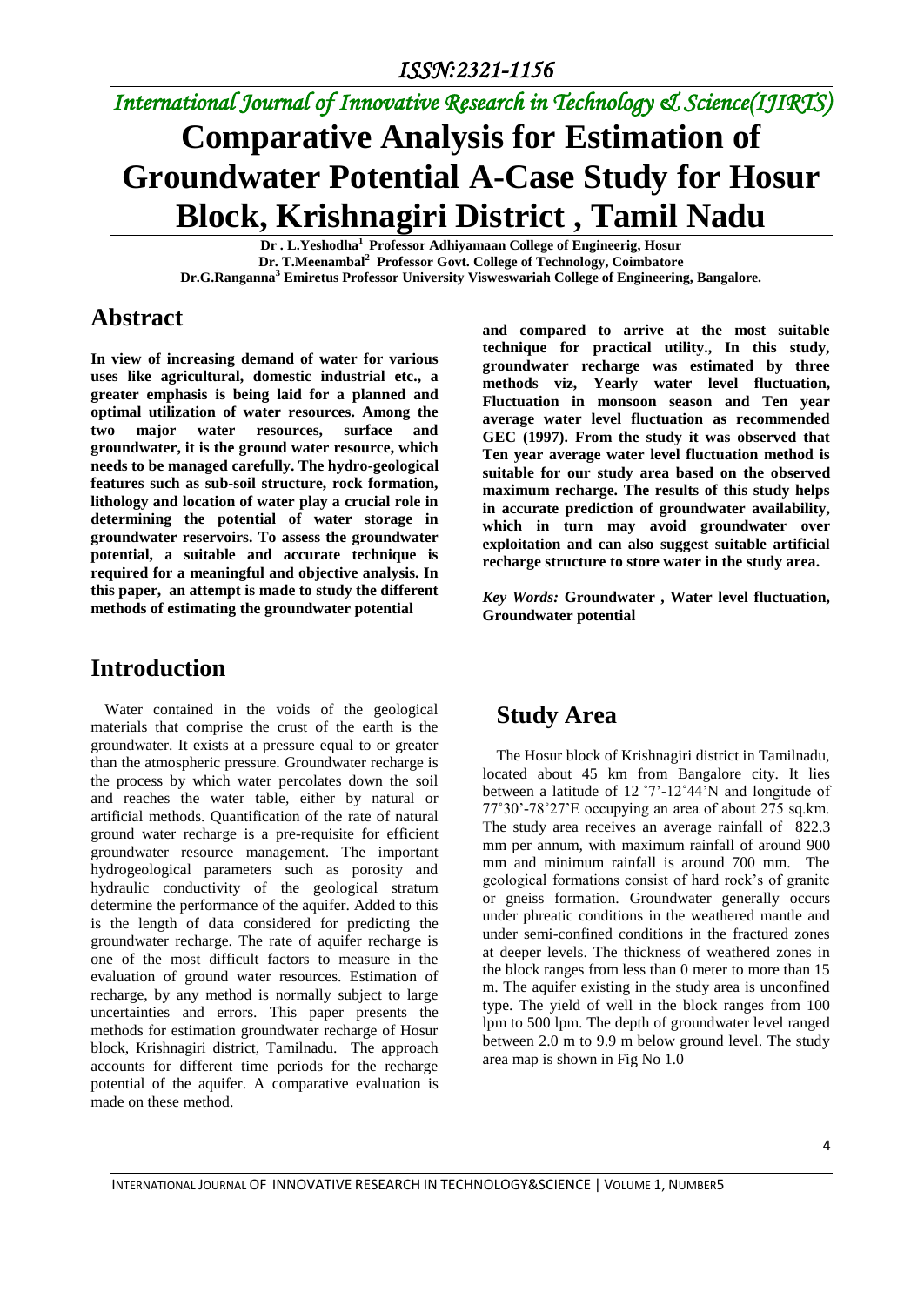## *International Journal of Innovative Research in Technology & Science(IJIRTS)* **Field Data's Collected**

Monthly rainfall data for a period of ten years during 2001-2010 was collected from Hosur Taluk office, Hosur, Monthly groundwater level data for seven observation wells in the block was collected from PWD, Groundwater division, Dharmapuri district, Tamil Nadu. The details of the locations of the seven observation wells are shown Table 1.0 and the groundwater level data of the observation well are shown in Table 2.0

#### **Methodology**

The commonly used method for estimation of groundwater storage available annually as recommended by GEC (1997) is,  $Q =$ Area influencing the well x depth of fluctuation in groundwater table x specific yield ↘ (1) Area influencing the well is obtained by Theissan

polygon method using ARC GIS Software. The Specific yield values were considered as per the recommendation of GEC 1997.

#### **Estimation of Groundwater Recharge**

Estimation of groundwater recharge was analysed by three methods viz, Yearly Water level fluctuation, Water level **f**luctuation in monsoon season and Average water level difference between highest and lowest water level for ten years.

#### **Recharge by Yearly water level fluctuation**

 In this method, fluctuation of groundwater is taken as the difference of highest (of the second season) and the lowest (of the first season) in the year is used in equation (1) and the recharge value is estimated for all the seven observation wells for the period of 2001-2010.

#### **Recharge by water level fluctuation in Monsoon season**

 In this method, groundwater recharge is estimated by taking the difference between highest and the lowest water levels during the monsoon

season (June to September). is used in equation (1) recharge value is estimated for all the seven observation wells for the period of 2001-2010.

#### **Recharge by Average water level difference over ten year**

The estimation is worked out for an average fluctuation over ten years. The difference between the highest and the lowest fluctuations for every year is taken and an average over ten years is calculated. This is done for all observation wells and the quantity of recharge is calculated.

#### **Result and Discussions**

The groundwater fluctuation over the entire study period was analyzed and the estimated values of recharge for a period of ten years from 2001-2010 by three different methods are shown in Table 3.0, 4.0 and 5.0 and the comparison of the recharge potential by the three methods are shown in Table 6.0. From Yearly water level fluctuation method it was observed that the maximum recharge as occurred in Hosur Tank location and the minimum has occurred in Agaram. It is because of the fact that the surrounding area consists of many of lakes and ponds near Hosur Tank. From the recharge estimation by Water level fluctuation during the Monsoon season it was observed that the maximum recharge of 56457 cu.m occurred in the Bagalur location and minimum of 9045 cu.m, has occurred in Agaram. It is due to the fact that the runoff in this region is less and infiltration is more. From the recharge estimated by the Average water level fluctuation over ten years it is observed that the maximum recharge of 63837 cu.m has occurred in Bagalur and minimum of 13770 cu.m in Agaram observation well. Agaram location shows less recharge since that location is the hard rock region and percolation is very low. As per the groundwater estimation committee norms, the results obtained by the three methods are close to the assessment made by the Groundwater board which can be used for planning of water resources for Hosur block. In particular the first method is more conservative and the third method is best suited for the estimation of groundwater recharge.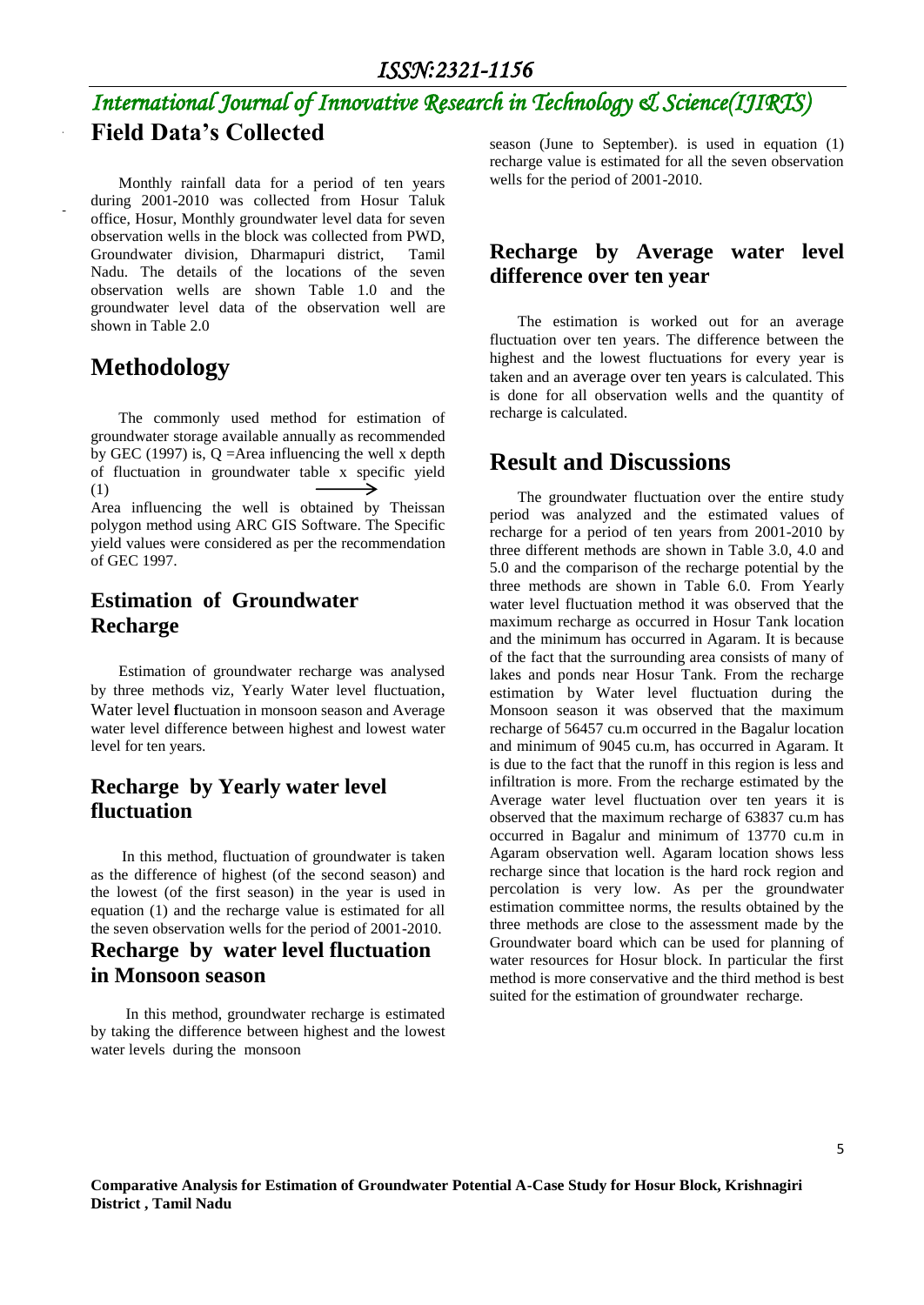# *International Journal of Innovative Research in Technology & Science(IJIRTS)*

|  | Table 1.0 Details of Observation Well of Study area |  |
|--|-----------------------------------------------------|--|
|  |                                                     |  |

| Well           | <b>Observation well</b> | <b>Mean Sea Level</b> |
|----------------|-------------------------|-----------------------|
| N <sub>0</sub> | Location                | (m)                   |
| 53031          | Kamaraj Colony          | 845.325               |
| 53032          | Hosur near tank         | 840.124               |
| 53029          | Perandapalli            | 812.135               |
| 53030          | Bagalur                 | 829.255               |
| 53045          | Mathigiri               | 826.190               |
| 53076          | Kaganur                 | 856.970               |
| 17093          | Agaram                  | 836.241               |



**Fig 1.0 Study Area Map**

|  |  |  |  |  | Table 2.0 Variation in Groundwater Level Fluctuation |
|--|--|--|--|--|------------------------------------------------------|
|--|--|--|--|--|------------------------------------------------------|

|      |      | Kamaraj<br>colony |      | <b>Hosur Tank</b> |      | Perandapalli |      | <b>Bagalur</b> |      | Mathigiri |      | Kaganur |      | Agaram |
|------|------|-------------------|------|-------------------|------|--------------|------|----------------|------|-----------|------|---------|------|--------|
| Year | Rise | Fall              | Rise | Fall              | Rise | Fall         | Rise | Fall           | Rise | Fall      | Rise | Fall    | Rise | Fall   |
| 2001 | 3.18 | 1.4               | 0.78 | 0.51              | 0.73 | 0.38         | 1.82 | 0.91           | 0.43 | 0.39      | 1.09 | 0.67    | 0.67 | 0.53   |
| 2002 | 1.58 | 1.05              | 1.28 | 0.66              | 0.29 | 0.41         | 0.89 | 0.56           | 1.2  | 1.31      | 0.99 | 0.5     | 0.71 | 0.47   |
| 2003 | 0.31 | 1.5               | 0.81 | 0.99              | 0.89 | 0.51         | 0.99 | 0.8            | 1.55 | 0.72      | 0.77 | 0.68    | 0.46 | 0.59   |
| 2004 | 3.3  | 1.7               | 2.82 | 3.35              | 0.63 | 0.46         | 0.47 | 0.41           | 1.13 | 0.53      | 0.7  | 0.55    | 0.64 | 0.75   |
| 2005 | 1.92 | 0.73              | 1.46 | 0.85              | 1.72 | 0.5          | 0.41 | 0.46           | 1.83 | 1.09      | 0.68 | 0.65    | 0.77 | 0.33   |
| 2006 | 0.85 | 1.58              | 1.18 | 0.83              | 0.46 | 0.66         | 0.62 | 0.52           | 0.05 | 0.58      | 0.82 | 0.64    | 0.43 | 0.44   |
| 2007 | 2.56 | 0.76              | 2.85 | 0.72              | 1.1  | 0.47         | 1.25 | 1.08           | 0.38 | 0.17      | 0.71 | 0.5     | 0.51 | 0.48   |
| 2008 | 1.97 | 1.12              | 1.98 | 1.23              | 0.89 | 0.62         | 0.9  | 1.59           | 1.09 | 0.56      | 0.49 | 0.7     | 0.47 | 0.47   |
| 2009 | 0.33 | 0.56              | 1.35 | 1.56              | 0.93 | 0.6          | 0.53 | 1.1            | 0.86 | 0.61      | 0.49 | 0.9     | 0.65 | 1.25   |
| 2010 | 0.5  | 0.59              | 1.4  | 1.06              | 1.25 | 0.8          | 1.34 | 0.6            | 0.41 | 0.46      | 0.66 | 0.54    | 0.66 | 0.67   |

**Table 3.0 Recharge by yearly fluctuation method**

| <b>Observation</b><br>well | Well No | Area influencing<br>the well $x10^6$ sq.m | Depth of<br>fluctuation (m) | <b>Specific</b><br>Yield | Recharge<br>cu.m |
|----------------------------|---------|-------------------------------------------|-----------------------------|--------------------------|------------------|
| Kamaraj Colony             | 53031   | 0.52                                      | 1.64                        | 0.03                     | 25584            |
| Hosur Tank                 | 53032   | 1.02                                      | 1.6                         | 0.03                     | 48960            |
| Perandapalli               | 53029   | 0.62                                      |                             | 0.03                     | 18600            |
| Bagalur                    | 53030   | 1.23                                      | 1.02                        | 0.03                     | 37638            |
| Mathigiri                  | 53045   | 0.85                                      | 0.94                        | 0.03                     | 23970            |
| Kaganur                    | 53076   | 1.3                                       | 0.76                        | 0.03                     | 29640            |
| Agaram                     | 17093   | 0.45                                      | 0.62                        | 0.03                     | 8370             |
|                            |         |                                           |                             | Average                  | 27537            |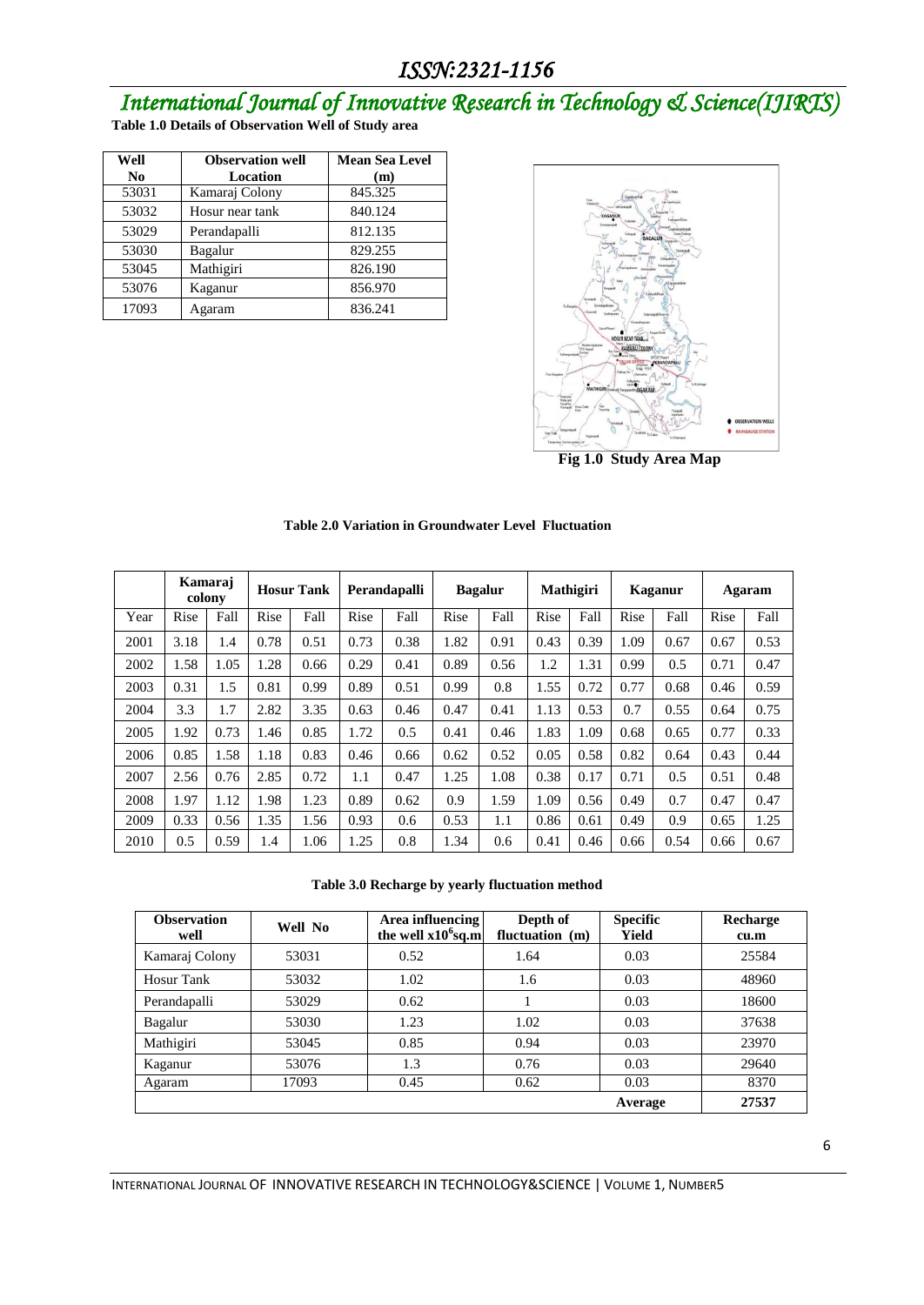# *International Journal of Innovative Research in Technology & Science(IJIRTS)*

**Table 4.0 Recharge by water level fluctuation in Monsoon season**

| <b>Observation well</b> | Well No | Area influencing<br>the well x10 <sup>6</sup> sq.m | Depth of<br>fluctuation (m) | <b>Specific</b><br>Yield | Recharge cu.m |
|-------------------------|---------|----------------------------------------------------|-----------------------------|--------------------------|---------------|
| Kamaraj Colony          | 53031   | 0.52                                               | 1.01                        | 0.03                     | 15756         |
| Hosur Tank              | 53032   | 1.02                                               | 1.54                        | 0.03                     | 47124         |
| Perandapalli            | 53029   | 0.62                                               | 1.06                        | 0.03                     | 19716         |
| Bagalur                 | 53030   | 1.23                                               | 1.53                        | 0.03                     | 56457         |
| Mathigiri               | 53045   | 0.85                                               | 0.67                        | 0.03                     | 17085         |
| Kaganur                 | 53076   | 1.3                                                | 1.15                        | 0.03                     | 44850         |
| Agaram                  | 17093   | 0.45                                               | 0.67                        | 0.03                     | 9045          |
|                         |         |                                                    |                             | Average                  | 30,004        |

#### **Table 5.0 Recharge by average water level difference over ten years**

| <b>Observation well</b> | Well No | Area influencing<br>the well $x106$ sq.m | Depth of<br>fluctuation (m) | <b>Specific</b><br>Yield | Recharge cu.m |
|-------------------------|---------|------------------------------------------|-----------------------------|--------------------------|---------------|
| Kamaraj Colony          | 53031   | 0.52                                     | 1.21                        | 0.03                     | 18876         |
| Hosur Tank              | 53032   | 1.02                                     | 1.70                        | 0.03                     | 52020         |
| Perandapalli            | 53029   | 0.62                                     | 1.93                        | 0.03                     | 35898         |
| Bagalur                 | 53030   | 1.23                                     | 1.73                        | 0.03                     | 63837         |
| Mathigiri               | 53045   | 0.85                                     | 0.94                        | 0.03                     | 23970         |
| Kaganur                 | 53076   | 1.3                                      | 1.35                        | 0.03                     | 52650         |
| Agaram                  | 17093   | 0.45                                     | 1.02                        | 0.03                     | 13770         |
|                         |         |                                          |                             | Average                  | 37288         |

#### **Table 6.0 Comparison of Recharge Estimated by Three methods**

| <b>Observation well</b>       | <b>Yearly Water level</b><br>fluctuation cu.m | <b>Monsoon water level</b><br>fluctuation cu.m | Average water level over ten years<br>fluctuation cu.m |
|-------------------------------|-----------------------------------------------|------------------------------------------------|--------------------------------------------------------|
| Kamaraj Colony                | 25584                                         | 15756                                          | 18876                                                  |
| Hosur Tank                    | 48960                                         | 47124                                          | 52020                                                  |
| Perandapalli                  | 18600                                         | 19716                                          | 35898                                                  |
| Bagalur                       | 37638                                         | 56457                                          | 63837                                                  |
| Mathigiri                     | 23970                                         | 17085                                          | 23970                                                  |
| Kaganur                       | 29640                                         | 44850                                          | 52650                                                  |
| Agaram                        | 8370                                          | 9045                                           | 13770                                                  |
| <b>Total Average Recharge</b> | 27537                                         | 30004                                          | 37288                                                  |

#### **Conclusions**

In this work, the optimum average recoverable groundwater reserve that can be exploited from the aquifer was found out using different time scale for the depth of fluctuation. Among the three methods, the recharge obtained by the first method is more conservative and the results obtained from the third method are best suited for recharge of groundwater in Hosur region. Further it shows that , Bagalur region can store bulk of recharge from the precipitation received and hence a suitable site can be suggested to construct an artificial recharge structure like percolation tank in this region to conserve water.

#### **References**

1. Chandra, Satish and R.S.Saksena. "Water Balance Study for Estimation of

7

**Comparative Analysis for Estimation of Groundwater Potential A-Case Study for Hosur Block, Krishnagiri District , Tamil Nadu**